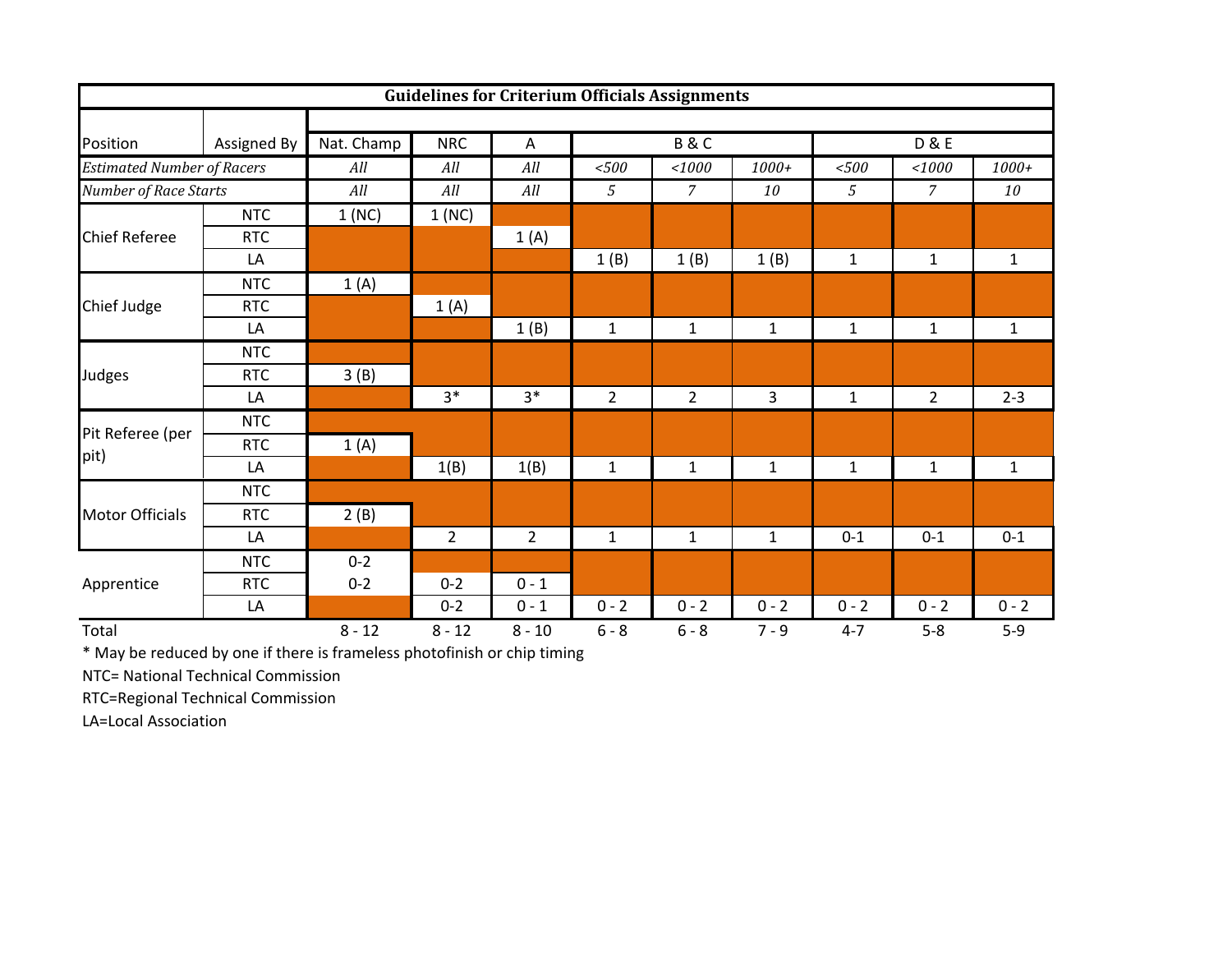|                                   |             |                  |                         | <b>Guidelines for Road Officials Assignments</b> |              |              |                |              |                  |              |              |                |              |
|-----------------------------------|-------------|------------------|-------------------------|--------------------------------------------------|--------------|--------------|----------------|--------------|------------------|--------------|--------------|----------------|--------------|
|                                   |             |                  | Race Category           |                                                  |              |              |                |              |                  |              |              |                |              |
| Position                          | Assigned By | International    | Nat. Champ              | NRC**                                            | A            |              | <b>B&amp;C</b> |              | <b>D &amp; E</b> |              |              |                |              |
| <b>Estimated Number of Racers</b> |             | All              | All                     | All                                              | All          | < 500        | 1000           | $1000+$      | $<\!\!50$        | 1200         | $<\!\!500$   | 1000           | $1000+$      |
| Number of Races on course at once |             | All              | All                     | All                                              | All          | 5            | $\mathcal{I}$  | 10           | $\overline{a}$   | 3            | 5            | $\overline{7}$ | 10           |
|                                   | UCI         | 1(IC)            |                         |                                                  |              |              |                |              |                  |              |              |                |              |
| President / Chief                 | <b>NTC</b>  |                  | 1(NC)                   | 1(NC)                                            |              |              |                |              |                  |              |              |                |              |
| Referee                           | <b>RTC</b>  |                  |                         |                                                  | 1(A)         |              |                |              |                  |              |              |                |              |
|                                   | LA          |                  |                         |                                                  |              | $\mathbf{1}$ | $\mathbf 1$    | $\mathbf{1}$ | $\mathbf{1}$     | $\mathbf{1}$ | $\mathbf{1}$ | $\mathbf{1}$   | $\mathbf{1}$ |
| Member of<br>Commissaires Panel   | <b>NTC</b>  | $2 - 3$ (IC/NC)* | $2-3$ (NC) <sup>*</sup> |                                                  |              |              |                |              |                  |              |              |                |              |
|                                   | <b>RTC</b>  |                  |                         | $2 - 3(A)$                                       |              |              |                |              |                  |              |              |                |              |
|                                   | LA          |                  |                         |                                                  |              |              |                |              |                  |              |              |                |              |
| Referees                          | <b>NTC</b>  |                  |                         |                                                  |              |              |                |              |                  |              |              |                |              |
|                                   | <b>RTC</b>  |                  |                         |                                                  |              |              |                |              |                  |              |              |                |              |
|                                   | LA          |                  |                         |                                                  | $2-3(B)$     | $0 - 4 +$    | $0 - 6 +$      | $0 - 9 +$    | $\mathbf{1}$     | $0 - 2 +$    | $0 - 4 +$    | $0 - 6 +$      | $0 - 9 +$    |
|                                   | <b>NTC</b>  | 1(A)             | 1(A)                    | $1(A)$ ***                                       |              |              |                |              |                  |              |              |                |              |
| Chief Judge                       | <b>RTC</b>  |                  |                         | $1(A)$ ***                                       | 1(B)         |              |                |              |                  |              |              |                |              |
|                                   | LA          |                  |                         |                                                  |              | $\mathbf{1}$ | $\mathbf{1}$   | $\mathbf{1}$ | $\mathbf{1}$     | $\mathbf{1}$ | $\mathbf{1}$ | $\mathbf{1}$   | $\mathbf{1}$ |
|                                   | <b>NTC</b>  | 3(B)             | 1(B)                    |                                                  |              |              |                |              |                  |              |              |                |              |
| Judges                            | <b>RTC</b>  |                  | $1 - 2(B)$              | $2 - 3$                                          |              |              |                |              |                  |              |              |                |              |
|                                   | LA          |                  |                         |                                                  | $2 - 3$      | $\mathbf{1}$ | $\overline{2}$ | 3            |                  |              | $\mathbf{1}$ | $\overline{2}$ | $\mathbf{3}$ |
|                                   | <b>NTC</b>  | $3-4(B)*$        | $3 - 4(B)$              |                                                  |              |              |                |              |                  |              |              |                |              |
| <b>Motor Officials</b>            | <b>RTC</b>  |                  |                         | $3 - 4$                                          |              |              |                |              |                  |              |              |                |              |
|                                   | LA          |                  |                         |                                                  | $3 - 4$      | $0 - 4 +$    | $0 - 6 +$      | $0 - 9 +$    |                  | $0 - 2 +$    | $0 - 4 +$    | $0 - 6 +$      | $0 - 9 +$    |
|                                   | <b>NTC</b>  | $\mathbf{1}$     | $\mathbf{1}$            |                                                  |              |              |                |              |                  |              |              |                |              |
|                                   | <b>RTC</b>  |                  |                         | $\mathbf 1$                                      |              |              |                |              |                  |              |              |                |              |
|                                   | LA          |                  |                         |                                                  | $\mathbf{1}$ |              |                |              |                  |              |              |                |              |
|                                   | <b>NTC</b>  | $0 - 2$          | $0 - 2$                 |                                                  |              |              |                |              |                  |              |              |                |              |
| Apprentices                       | <b>RTC</b>  | $0 - 2$          | $0 - 2$                 | $0 - 2$                                          | $0 - 2$      |              |                |              |                  |              |              |                |              |
|                                   | LA          |                  |                         | $0 - 2$                                          | $0 - 2$      | $0 - 2$      | $0 - 2$        | $0 - 2$      | $0 - 2$          | $0 - 2$      | $0 - 2$      | $0 - 2$        | $0 - 2$      |
|                                   |             | $10 - 13$        | $10 - 13$               | $10 - 13$                                        | $10 - 13$    | $8 - 10$     | $11 - 14$      | $14 - 17$    | $3 - 5$          | $4 - 6$      | $6 - 8$      | $9 - 11$       | $12 - 14$    |

\* Depends on UCI category and class and profile of the race.

\*\* Numbers for NRC races are for each NRC category (men and women). If other amateur races are going on, additional officials will be assigned using

the A‐E columns as appropriate

\*\*\* NTC makes this assignment if this is <sup>a</sup> stage race, otherwise the RTC does

† For races with centerline rules, the combination of referees plus motorefs should equal the number of races on the course at one time.

NTC= National Technical Commission

RTC=Regional Technical Commission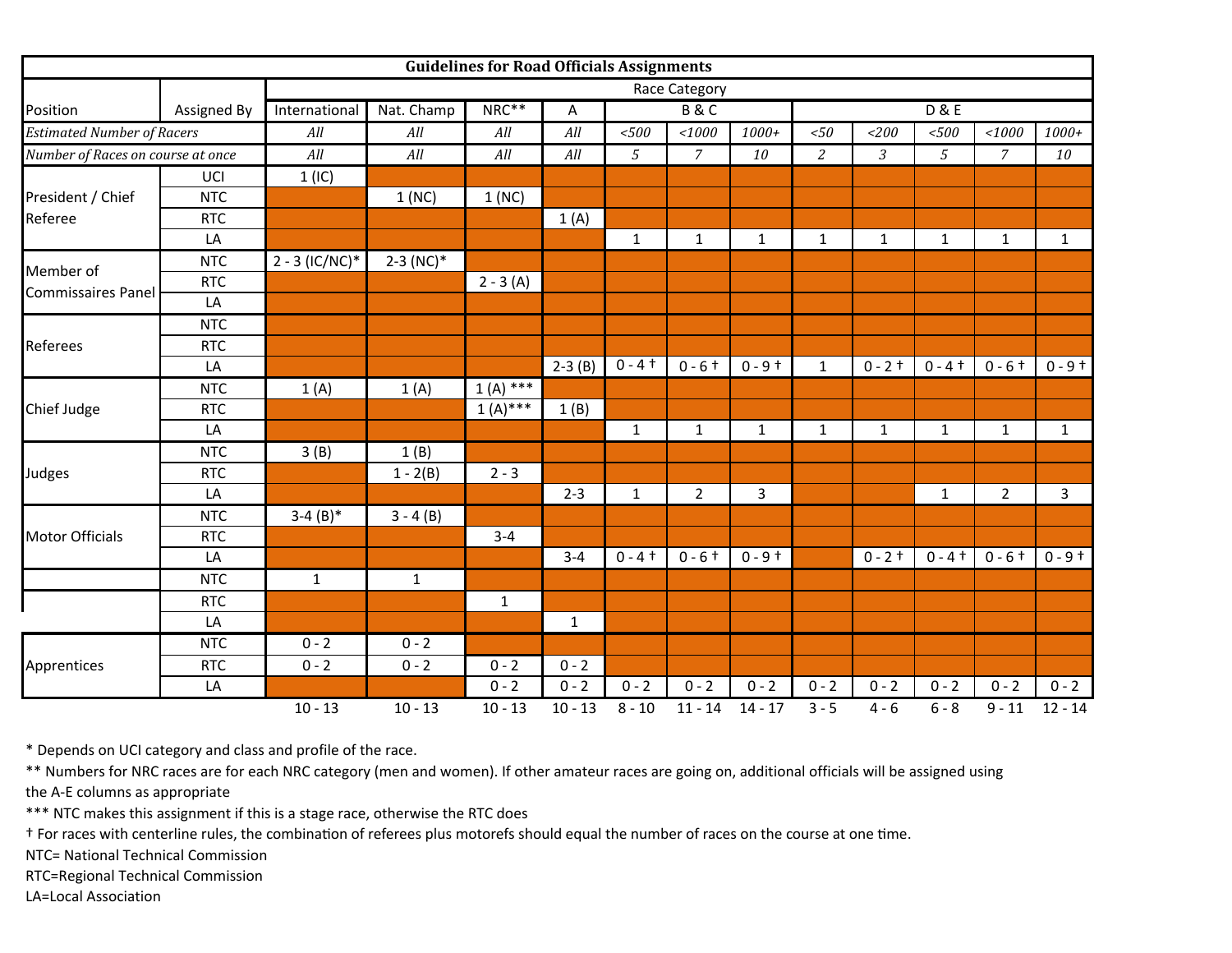|                                   |              |                   |                |                | <b>Guidelines for Track Officials Assignments</b> |                                                                                                    |                                                                                                   |              |  |  |  |
|-----------------------------------|--------------|-------------------|----------------|----------------|---------------------------------------------------|----------------------------------------------------------------------------------------------------|---------------------------------------------------------------------------------------------------|--------------|--|--|--|
|                                   |              | Race Category     |                |                |                                                   |                                                                                                    |                                                                                                   |              |  |  |  |
| Position                          | Assigned By  | International     | Nat. Champ     | A              | B/St. Champs                                      |                                                                                                    |                                                                                                   |              |  |  |  |
| <b>Estimated Number of Racers</b> |              | All               | All            | All            | All                                               | $<\!\!50$                                                                                          | <75                                                                                               | < 200        |  |  |  |
| <b>Number of Race Starts</b>      |              | All               | All            | All            | All                                               | $\overline{5}$                                                                                     | 8<br>$10+$                                                                                        |              |  |  |  |
|                                   | UCI          | $1$ (IC)          |                |                |                                                   |                                                                                                    |                                                                                                   |              |  |  |  |
| President / Chief                 | <b>NTC</b>   |                   | 1(NC)          |                |                                                   |                                                                                                    |                                                                                                   |              |  |  |  |
| Referee                           | <b>RTC</b>   |                   |                | 1(A)           |                                                   |                                                                                                    | C and below<br>$\mathbf{1}$<br>$\mathbf{1}$<br>$\mathbf{1}$<br>$\mathbf{1}$<br>$0 - 2$<br>$4 - 6$ |              |  |  |  |
|                                   | LA           |                   |                |                | 1(B)                                              | $\mathbf{1}$                                                                                       |                                                                                                   | $\mathbf{1}$ |  |  |  |
|                                   | <b>NTC</b>   | 1(IC)             | 1(NC)          |                |                                                   |                                                                                                    |                                                                                                   |              |  |  |  |
| Judge/Referee                     | <b>RTC</b>   |                   |                | 1(A)           |                                                   |                                                                                                    |                                                                                                   |              |  |  |  |
|                                   | LA           |                   |                |                |                                                   |                                                                                                    |                                                                                                   |              |  |  |  |
|                                   | <b>NTC</b>   | $\overline{3}(B)$ | $\mathbf{1}$   |                |                                                   |                                                                                                    |                                                                                                   |              |  |  |  |
| Referees (*)                      | <b>RTC</b>   |                   | $\overline{2}$ | 1              |                                                   |                                                                                                    |                                                                                                   |              |  |  |  |
|                                   | LA/Velodrome |                   |                | $\overline{2}$ | $\overline{2}$                                    | $\mathbf{1}$<br>$\mathbf{1}$<br>$\mathbf{1}$<br>$\mathbf{1}$<br>$\mathbf{1}$<br>$0 - 2$<br>$0 - 2$ |                                                                                                   | $\mathbf{1}$ |  |  |  |
|                                   | <b>NTC</b>   | 1(A)              | 1(A)           |                |                                                   |                                                                                                    |                                                                                                   |              |  |  |  |
| Chief Judge                       | <b>RTC</b>   |                   |                | 1(B)           |                                                   |                                                                                                    |                                                                                                   |              |  |  |  |
|                                   | LA/Velodrome |                   |                |                |                                                   |                                                                                                    |                                                                                                   | $\mathbf{1}$ |  |  |  |
|                                   | <b>NTC</b>   | $\overline{2}$    |                |                |                                                   |                                                                                                    |                                                                                                   |              |  |  |  |
| Judges (**)                       | <b>RTC</b>   |                   | $\overline{2}$ |                |                                                   |                                                                                                    |                                                                                                   |              |  |  |  |
|                                   | LA/Velodrome |                   |                | $\overline{2}$ |                                                   |                                                                                                    |                                                                                                   | $\mathbf{1}$ |  |  |  |
|                                   | <b>NTC</b>   | 1(IC)             | 1(NC)          |                |                                                   |                                                                                                    |                                                                                                   |              |  |  |  |
| <b>Starter</b>                    | <b>RTC</b>   |                   |                | 1(A)           |                                                   |                                                                                                    |                                                                                                   |              |  |  |  |
|                                   | LA/Velodrome |                   |                |                |                                                   |                                                                                                    |                                                                                                   | $\mathbf{1}$ |  |  |  |
|                                   | NTC          | 1(NC)             | 1(A)           |                |                                                   |                                                                                                    |                                                                                                   |              |  |  |  |
|                                   | <b>RTC</b>   |                   |                | $\mathbf{1}$   |                                                   |                                                                                                    |                                                                                                   |              |  |  |  |
|                                   | LA           |                   |                |                |                                                   |                                                                                                    |                                                                                                   |              |  |  |  |
|                                   | <b>NTC</b>   | $0 - 2$           | $0 - 2$        |                |                                                   |                                                                                                    |                                                                                                   |              |  |  |  |
| Apprentices                       | <b>RTC</b>   | $0 - 2$           | $0 - 2$        |                |                                                   |                                                                                                    |                                                                                                   |              |  |  |  |
|                                   | LA/Velodrome |                   |                | $0 - 2$        |                                                   |                                                                                                    |                                                                                                   | $0 - 2$      |  |  |  |
|                                   |              | $10 - 12$         | $10 - 12$      | $10 - 12$      | $6 - 8$                                           | $3 - 5$                                                                                            |                                                                                                   | $5 - 7$      |  |  |  |

\* the number of referees can be modified based on the program. For example, if only timed events are being run, fewer referees are needed \*\* the number of judges can be modified based on the program. For example, if photofinish is available or if there are no massed start races <sup>t</sup> scoring, fewer judges are needed.

NTC= National Technical Commission

RTC=Regional Technical Commission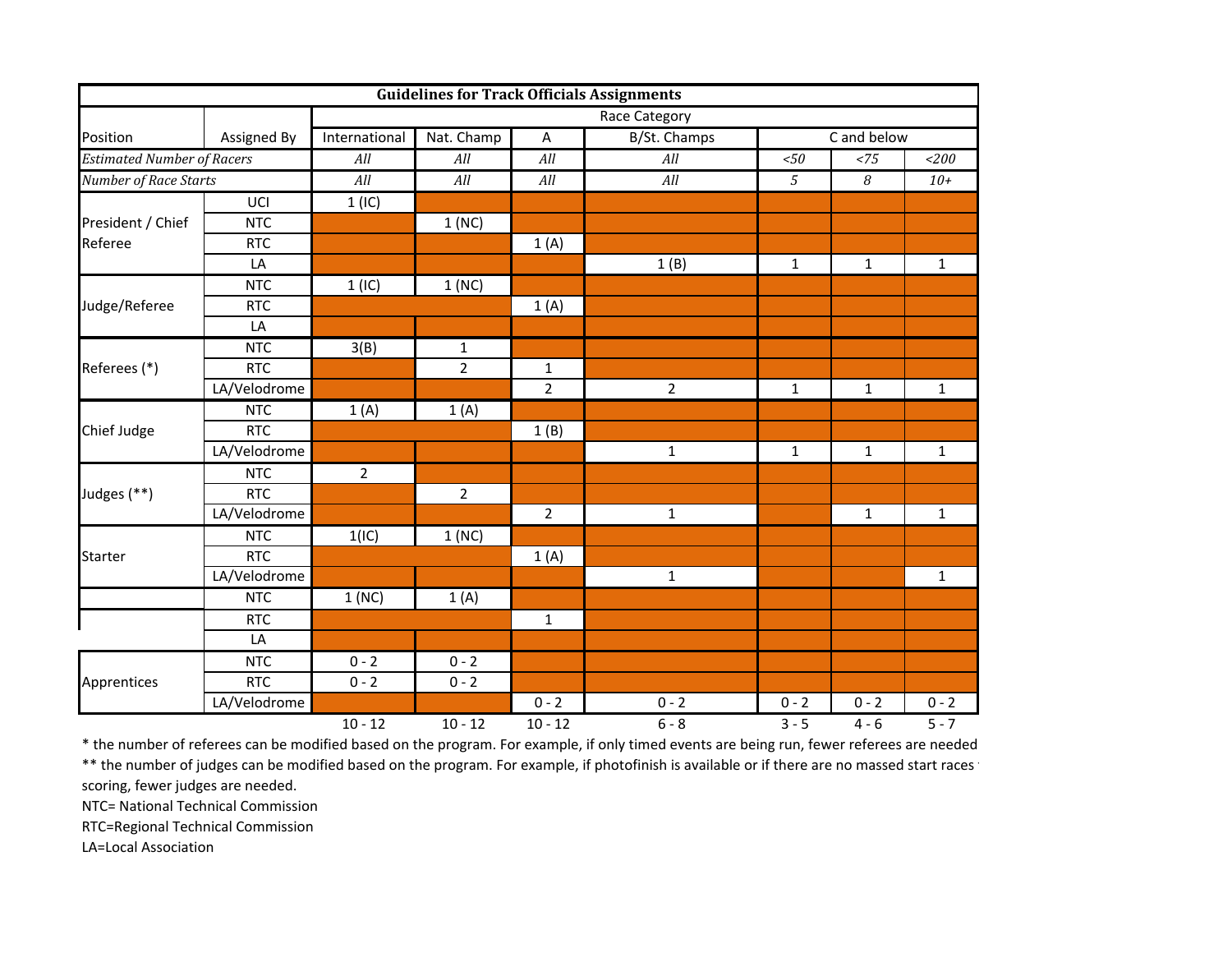|                                   |                    |               |                   | <b>Guidelines for CX Officials Assignments</b> |                |                                  |                |                |                |                |              |                |                |                |
|-----------------------------------|--------------------|---------------|-------------------|------------------------------------------------|----------------|----------------------------------|----------------|----------------|----------------|----------------|--------------|----------------|----------------|----------------|
|                                   |                    | Race Category |                   |                                                |                |                                  |                |                |                |                |              |                |                |                |
| Position                          | <b>Assigned By</b> | UCI C1        | UCI <sub>C2</sub> | N.Champ                                        |                | <b>B</b> and C<br>$\overline{A}$ |                |                | D and E        |                |              |                |                |                |
| <b>Estimated Number of Racers</b> |                    | All           | All               | All                                            | 1000           | $1000+$                          | 100            | $<\!\!500$     | 1000           | $1000+$        | 100          | < 500          | 1000           | 1000+          |
| Number of Race Starts             |                    |               |                   |                                                | $\overline{7}$ | 10                               | $\overline{3}$ | 5              | $\overline{7}$ | 10             | 3            | 5              | $\overline{7}$ | 10             |
|                                   | UCI                | 1 (IC)        | 1(IC)             |                                                |                |                                  |                |                |                |                |              |                |                |                |
| President / Chief                 | <b>NTC</b>         |               |                   | 1 (IC)                                         |                |                                  |                |                |                |                |              |                |                |                |
| Referee                           | <b>RTC</b>         |               |                   |                                                | 1(A)           | 1(A)                             |                |                |                |                |              |                |                |                |
|                                   | LA                 |               |                   |                                                |                |                                  | $\mathbf{1}$   | $\mathbf 1$    | $\mathbf{1}$   | $\mathbf{1}$   | $\mathbf{1}$ | $\mathbf{1}$   | $\mathbf{1}$   | $\mathbf{1}$   |
|                                   | <b>NTC</b>         | 1(IC)         |                   | 2(NC)                                          |                |                                  |                |                |                |                |              |                |                |                |
| Panel Member*                     | <b>RTC</b>         | 1(NC)         | 2(NC)             |                                                |                |                                  |                |                |                |                |              |                |                |                |
|                                   | LA                 |               |                   |                                                |                |                                  |                |                |                |                |              |                |                |                |
|                                   | <b>NTC</b>         |               |                   |                                                |                |                                  |                |                |                |                |              |                |                |                |
| <b>Referees</b>                   | <b>RTC</b>         |               |                   |                                                |                |                                  |                |                |                |                |              |                |                |                |
|                                   | LA                 |               |                   |                                                | $\overline{2}$ | $\overline{2}$                   | $\mathbf{1}$   | $\overline{2}$ | $\overline{2}$ | $\overline{2}$ | $\mathbf{1}$ | $\overline{2}$ | $\overline{2}$ | $\overline{2}$ |
|                                   | <b>NTC</b>         | 1(A)          |                   | 1(A)                                           |                |                                  |                |                |                |                |              |                |                |                |
| <b>Race Secretary</b>             | <b>RTC</b>         |               | 1(A)              |                                                |                |                                  |                |                |                |                |              |                |                |                |
|                                   | LA                 |               |                   |                                                |                | 1(A)                             |                |                |                | 1(A)           |              |                |                |                |
|                                   | <b>NTC</b>         |               |                   | 1(A)                                           |                |                                  |                |                |                |                |              |                |                |                |
| Chief Judge                       | <b>RTC</b>         | 1(A)          |                   |                                                |                |                                  |                |                |                |                |              |                |                |                |
|                                   | LA                 |               | 1(A)              |                                                | 1(B)           | 1(B)                             | $\mathbf{1}$   | $\mathbf{1}$   | $\mathbf 1$    | $\mathbf{1}$   | $\mathbf{1}$ | $\mathbf{1}$   | $\mathbf{1}$   | $\mathbf{1}$   |
|                                   | <b>NTC</b>         |               |                   | 1(A)                                           |                |                                  |                |                |                |                |              |                |                |                |
| Judges                            | <b>RTC</b>         |               |                   | 2(B)                                           |                |                                  |                |                |                |                |              |                |                |                |
|                                   | LA                 | 2(B)          | 2(B)              |                                                | $\overline{2}$ | 3                                | $\mathbf{1}$   | $\mathbf{1}$   | $\overline{2}$ | 3              | $\mathbf{1}$ | $\mathbf{1}$   | $\overline{2}$ | $\mathbf{3}$   |
|                                   | <b>NTC</b>         |               |                   | $0 - 2$                                        |                |                                  |                |                |                |                |              |                |                |                |
| Apprentices                       | <b>RTC</b>         | $0 - 2$       | $0 - 2$           | $0 - 2$                                        |                |                                  |                |                |                |                |              |                |                |                |
|                                   | LA                 |               |                   |                                                | $0 - 2$        | $0 - 2$                          | $0 - 2$        | $0 - 2$        | $0 - 2$        | $0 - 2$        | $0 - 2$      | $0 - 2$        | $0 - 2$        | $0 - 2$        |
|                                   |                    | $7-9$         | $7-9$             | $8 - 10$                                       | $6 - 8$        | $7-9$                            | $4 - 6$        | $5 - 7$        | $6 - 8$        | $8 - 10$       | $4 - 6$      | $5 - 7$        | $6 - 8$        | $7-9$          |

\* For UCI races, one panel member shall be designated as Assistant Chief Referee. This person will be responsible for USAC paperwork and run the non‐UCI races during the day.

NTC= National Technical Commission

RTC=Regional Technical Commission